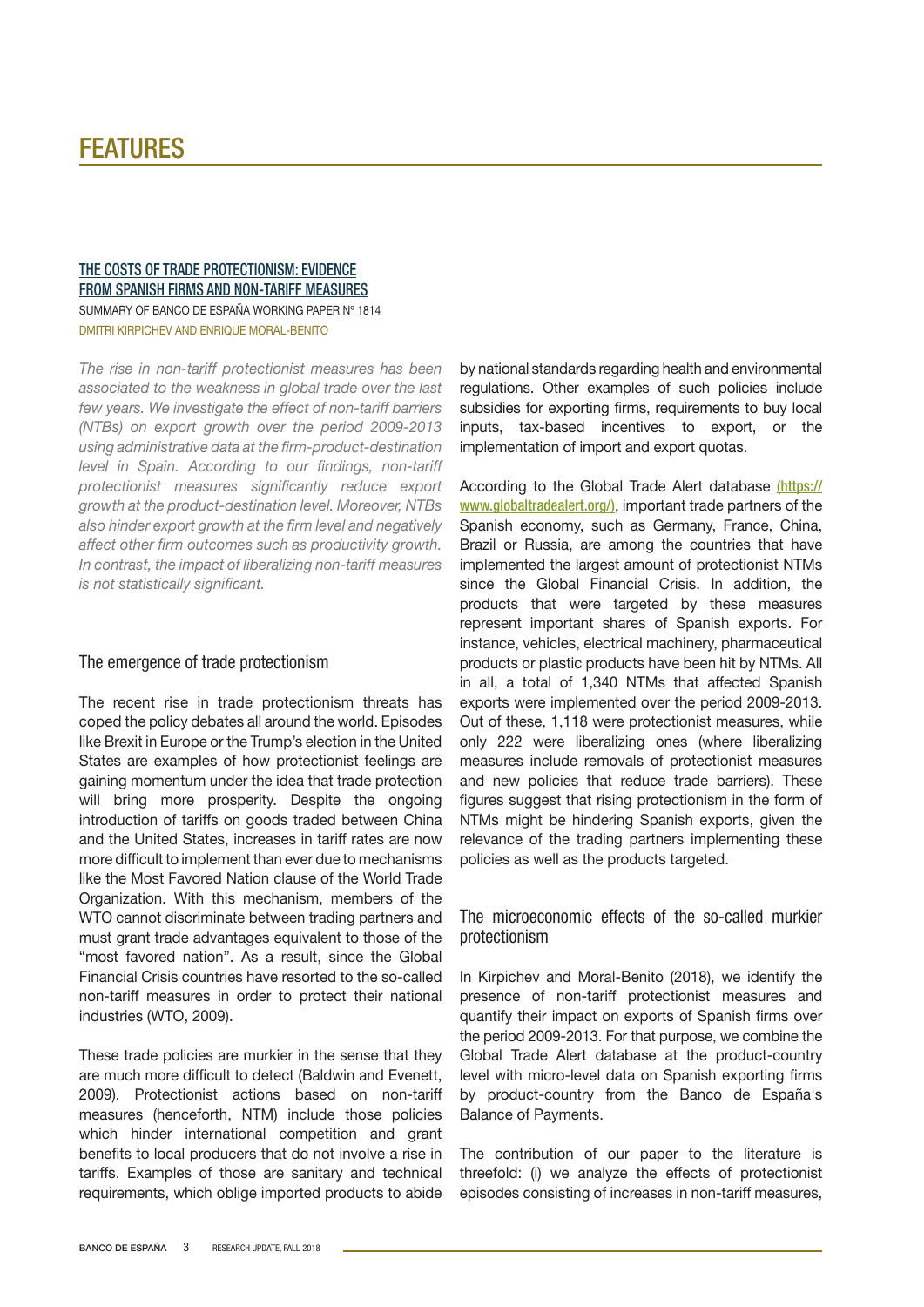### EFFECT OF PROTECTIONIST NON-TARIFF MEASURES ON EXPORT GROWTH TABLE 1

|                                | (1)<br>Over time | (2)<br>Across countries | (3)<br>Across products |
|--------------------------------|------------------|-------------------------|------------------------|
| Non-tariff protectionist dummy | $-0.048***$      | $-0.031***$             | $-0.003$               |
| (s.e.)                         | 0.017            | 0.007                   | 0.046                  |
| R-sq                           | 0.24             | 0.29                    | 0.43                   |
| # observations                 | 132,381          | 129,807                 | 43,855                 |
| # firms                        | 12,564           | 8,771                   | 5,170                  |
| # countries                    | 187              | 196                     | 145                    |
| # products                     | 118              | 117                     | 118                    |
| Fixed effects (FE):            |                  |                         |                        |
| Firm-country-product           | Yes              | <b>No</b>               | <b>No</b>              |
| Firm-product-year              | <b>No</b>        | Yes                     | No                     |
| Firm-country-year              | No               | No                      | Yes                    |
| Firm                           | Yes              | <b>No</b>               | No                     |
| Country                        | <b>No</b>        | Yes                     | <b>No</b>              |
| Product                        | <b>No</b>        | <b>No</b>               | Yes                    |

NOTES: Dependent variable is export growth at the firm-country-product level. Standard errors in paretheses are clustered at the product-destination level. Sample covers 2009-2013.

while most of the existing literature analyzes liberalizing episodes consisting of tariff decreases (Lileeva and Trefler, 2010; Topalova and Khandelwal, 2011; Pavcnik, 2002; Amiti and Konings, 2007); (ii) we analyze the effects of those measures on a country affected by them (Spain in our case), while most of the existing papers analyze the effects on local firms from the country implementing the measures; (iii) our results suggest that trade protectionism in the form of nontariff measures have indeed reduced the exports and productivity of Spanish exporters.

In order to identify the effect of non-tariff measures on export performance at the product-destination level, we consider the following specification:

$$
\Delta ln X_{ipd,t} = \beta N T M_{pd,t-1} + FE + \varepsilon_{ipd,t} \tag{1}
$$

where *X* refers to export volume of product *p* to country *d* from firm *i* in year *t.*  $NTM_{nd-1}$  is a dummy variable that takes the value 1 if there is at least one non-tariff measure affecting product *p* and country *d* and implemented in year *t−1*. The measure can be either protectionist or liberalizing. First, we inlcude protectionist policies separately and then we repeat the exercise for liberalizing measures (results do not vary when we regress them jointly). Finally, different sets of fixed effects (*FE*) are included in the specifications in order to consider alternative strategies to enhance identification.

To be more concrete, we consider three types of specifications. First, we exploit within time variation by including firm-product-country fixed effects. Identification is thus based on a diff-in-diff strategy that compares the change in exports in the same firm-product-country triplet before and after the non-tariff protectionist measure. Second, we include firm-product-year fixed effects and use a diff-in-diff strategy comparing the change in exports for the same firm-product-year triplet across destinations (countries) with and without NTMs implemented against Spain in the same year. Third, we include firm-country-year fixed effects so that identification is based on between-product variation for the same firm-country-year triplet. We also add some relevant covariates to these configurations such as tariff barriers in order to control for possible confounding factors.

Table 1 shows the results for these three different configurations of fixed effects. In column (1) we report the estimates for variation over time. The result is that the introduction of a protectionist NTM reduces average export growth by 4.8 pp. Column (2) uses variation across destinations. Firm export growth is 3.1 pp. lower on average in countries that have implemented protectionist NTMs than in countries that have not adopted such measures. All these effects are statistically significant and have the expected sign. Finally, we find non-significant effects in column (3), where we exploit variation across products for the same firm-countryyear triplet. This lack of effect might reflect product complementarities in exports at the firm level that are not present across countries. In other words, the supply chain is harder to adjust across products than across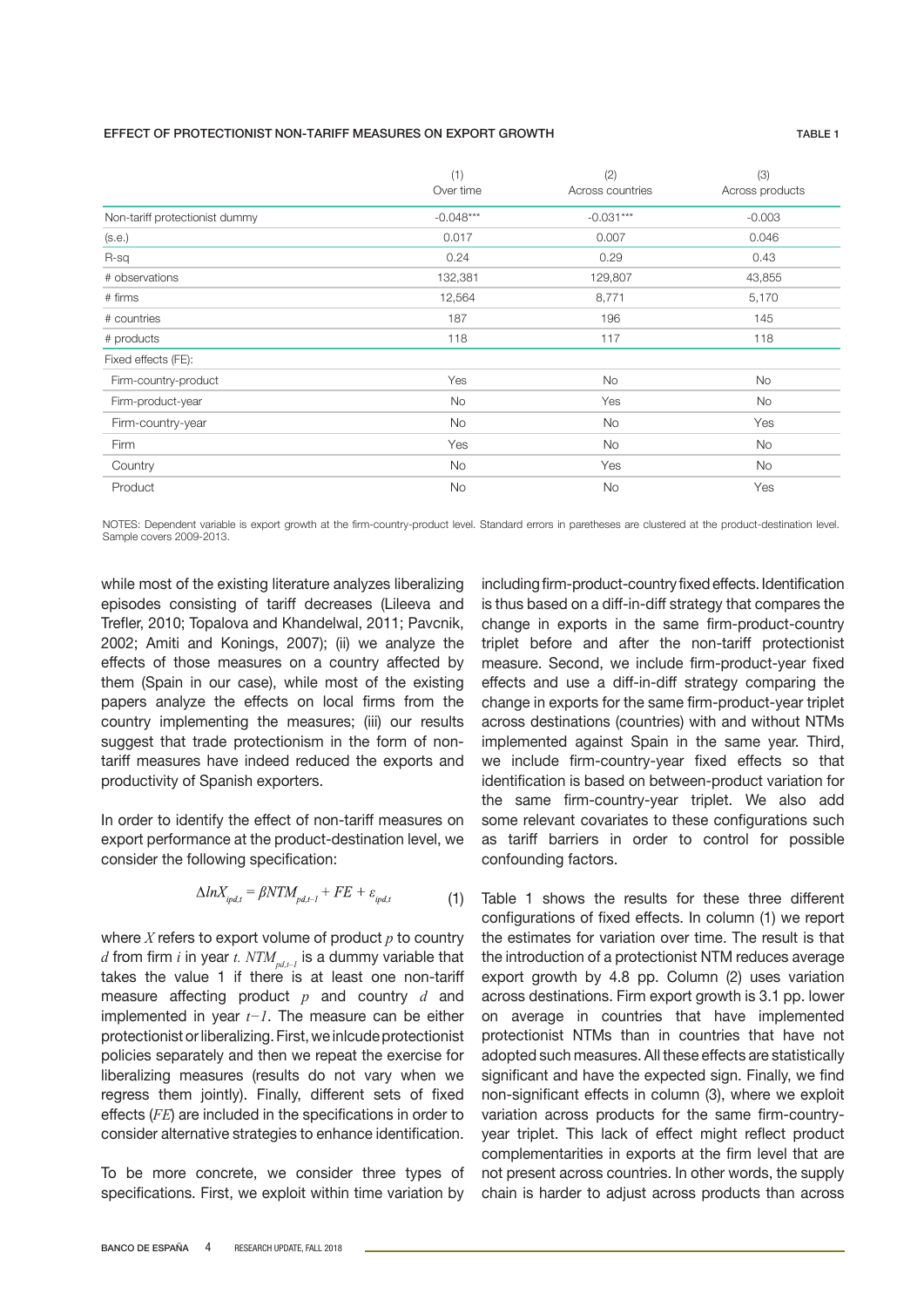#### FIRM-LEVEL EFFECTS OF NON-TARIFF MEASURES TABLE 2

|                                | (1)<br>Exports growth | (2)<br>Output growth | (3)<br>Employment growth | (4)<br>TFP growth |
|--------------------------------|-----------------------|----------------------|--------------------------|-------------------|
| Non-tariff protectionist dummy | $-0.045***$           | $-0.016***$          | $-0.003$                 | $-0.027***$       |
| (s.e.)                         | 0.003                 | 0.006                | 0.005                    | 0.01              |
| Non-tariff liberalizing dummy  | 0.050                 | 0.005                | 0.014                    | 0.000             |
| (s.e.)                         | 0.051                 | 0.008                | 0.009                    | 0.015             |
| R-sq                           | 0.21                  | 0.47                 | 0.55                     | 0.61              |
| # observations                 | 59,477                | 58,485               | 58,886                   | 55,791            |
| # firms                        | 17,963                | 17,963               | 17,791                   | 16,919            |
| Firm fixed effects             | Yes                   | Yes                  | Yes                      | Yes               |
| Year fixed effects             | Yes                   | Yes                  | Yes                      | Yes               |
| Firm controls                  | Yes                   | Yes                  | Yes                      | Yes               |

NOTES: Dependent variable is export growth in column (1), output growth in column (2), employment growth in column (3) and TFP growth in column (4) at the firm level. Sample covers 2009-2013. Standard errors in parenthesis are clustered at the firm level.

countries. For instance, imagine a firm exports a basket of goods and one of them is subject to a protectionist NTM. Then, it will be more costly for the firm to increase exports of the other goods and reduce those of the protected one than exporting the protected good to some other country. Indeed, there are much less firms exporting several products to the same country in our data, only 5,170 firms against 8,771 exporting the same product to several countries.

In the paper we perform additional exercises. We repeat the estimation for liberalizing measures. The effect of a removal of a protectionist NTM is smaller and not statistically significant. This finding is consistent with the presence of non-linearities in the impact of NTMs depending on their nature, protectionist versus liberalizing. Also, if non-tariff measures are implemented in a broader package containing tariff measures, omitting the latter would bias our estimates. However, the inclusion of changes in tariff rates in the regression does not alter significantly our estimates. Turning to the different types of NTMs, we find particularly strong negative effects of protectionist policies such as financial measures and government procurement regulations. In addition, we analyze the persistence of NTMs by substituting our dependent variable based on annual growth in Table 1 by cumulative growth over 1, 2 and 3 years. We find that protectionist measures have a stronger effect over 2 years, while in the third year the effect vanishes. This evidence suggests that NTMs are costly in the short run but, overall, the firms that survive learn how to adapt to the new scenario.

Finally, if firms are able to undo the NTM shocks by increasing their exports to other product-destination pairs, the negative impact on export growth at the firm-product-destination level reported in Table 1

would vanish at the firm level. In order to investigate this possibility, we consider overall firm export growth as our dependent variable and exposure to non-tariff measures at the firm level as the regressor of interest. In particular, we compute firm-level exposure to NTMs as an export-weighted average of the product-destination non-tariff dummy. The resulting regressor ranges between zero and one and can be interpreted as the share of firm's exports exposed to the implementation of non-tariff measures.1 A set of firm controls as well as firm and year fixed effects are also included. In addition to export growth at the firm level, we also consider three alternative firm-level outcomes as our dependent variable of interest, namely, employment, output growth, and productivity growth.

Table 2 shows the results. In column (1) we find a negative and statistically significant effect on export growth at the firm level for protectionist measures and not significant effects for liberalizing measures. In column (2) we repeat the same exercise for output growth, finding a sizeable negative and statistically significant effect of protectionist NTMs. On average, the introduction of a protectionist NTM reduces output growth by 1.6 pp. Column (3) reports the same specification for employment growth, where we do not find statistically significant effects. Finally, column (4) shows a negative effect on TFP growth coming from protectionist NTMs. Overall, this evidence reinforces the apparent negative effect of protectionist NTMs on exporters' performance and the non-linear effect of non-tariff measures.

<sup>1</sup> The average share in our sample is 7.2% while the median is 0 and the 90th percentile is 22.2%.